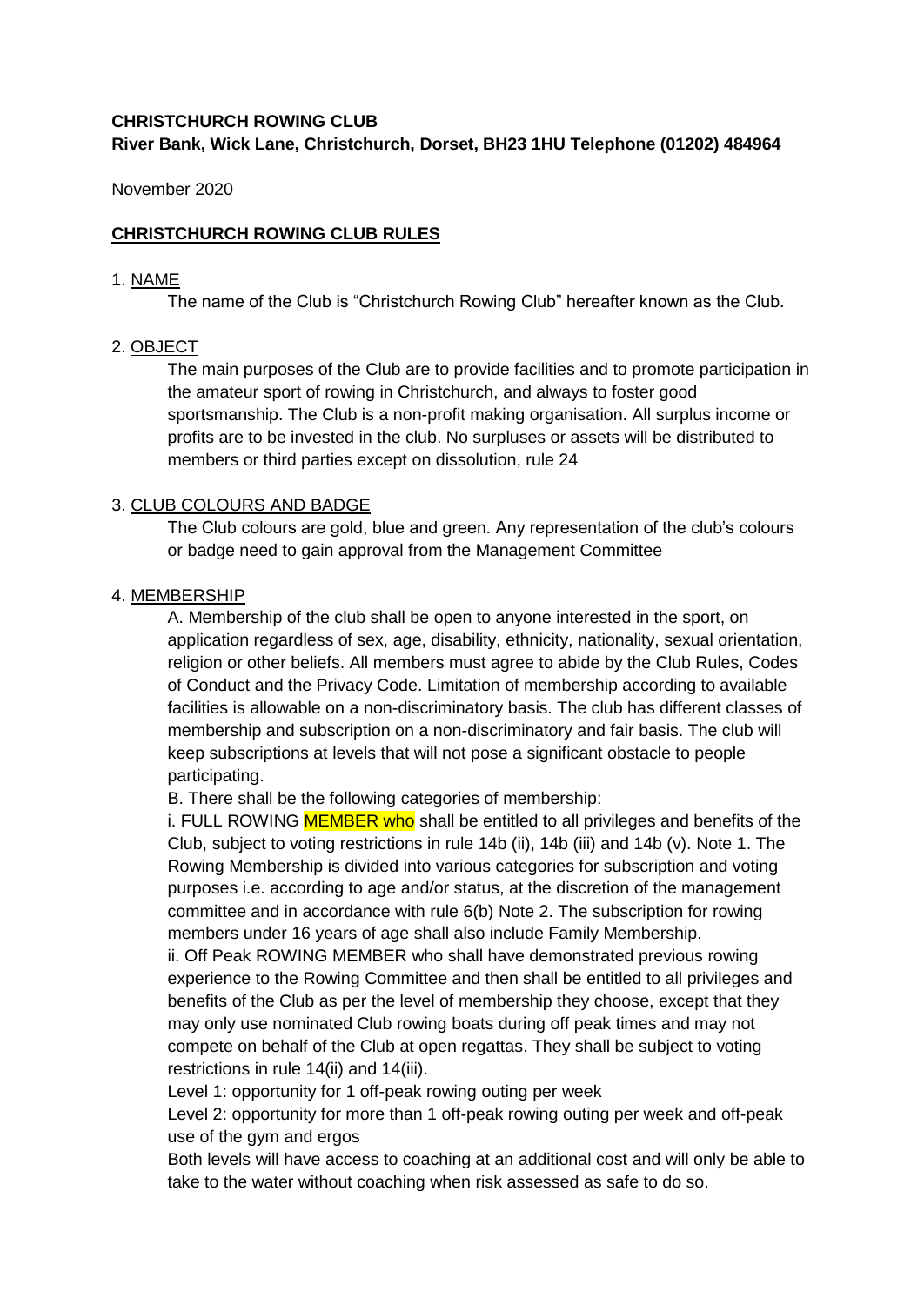iii COXSWAIN who shall be entitled to all privileges and benefits of the Club except they will not have any voting rights whatsoever or be eligible to row. Coxswains aged 18 years or under must have written parental consent before participating.

iv. NON-ROWING MEMBER who shall be entitled to all Club privileges and benefits of the Club, except that they may not use the Club racing boats or sporting equipment and may not vote for the Club captains or use the car park between 2:00 am and 11:00 am on Saturdays and Sundays.

v. PARTNER who shall be the partner of a bona fide member residing at the same address and shall be entitled to all privileges and benefits of the Club, as non-rowing members except those related to Life Members and Vice Presidents.

vi. FAMILY MEMBERSHIP which shall include in each case a maximum of three persons under 18 years of age and a maximum of two adults one of whom shall be their parent or legal guardian. Family members shall be entitled to all the privileges and benefits accorded to non-rowing members. Only the two adult members are entitled to vote at General Meetings. Family members under 12 years of age shall be allowed to participate in the sporting activities of the Club, under supervision, at the discretion of the rowing committee.

vii. FAMILY ROWING MEMBERSHIP Is a special membership for families where all members would be due to pay a rowing membership subscription and is applied at the discretion of the management committee at a charge to be agreed. Family rowing members shall be entitled to all the privileges and benefits of the Club subject to voting restrictions as per Rule 14. Only adult members are entitled to vote at General Meetings.

viii. HONORARY LIFE MEMBER who shall be proposed by the management committee for election at a general meeting, but there will not be more than fifteen honorary life members at any one time. However, honorary life members shall be entitled to all privileges and benefits of rowing membership.

ix. HONORARY TEMPORARY MEMBER who may be elected for a period of up to two weeks on being duly proposed and seconded. Forty eight hours shall elapse between nomination and election by three members of the management committee and the nomination shall remain on the notice board from the time of proposal until the end of such membership i.e. headed sheets for names and spaces for three committee members signatures, The management committee shall have the power to rescind the election of a temporary member or to terminate his membership at any time. Temporary members shall be entitled to all privileges and benefits as nonrowing membership, except the right to vote or to be eligible for election as officers of the Club or members of the management committee. Temporary membership shall not exceed one period during one Club year, unless by special permission of the management committee.

x. VICE PRESIDENT shall be proposed by the management committee for election at a general meeting. There shall be a maximum of ten vice presidents at any time, and they will be entitled to all the privileges and benefits as non-rowing members. xi. TEMPORARY ROWING MEMBER, COXSWAIN OR COACH shall consist of persons who are potential new members to allow them to have an introduction to rowing, coxing or coaching at the Club. This temporary membership shall normally be for a period of four weeks except where the temporary member is undertaking a prearranged rowing course run by the Club, when it will last for the duration of the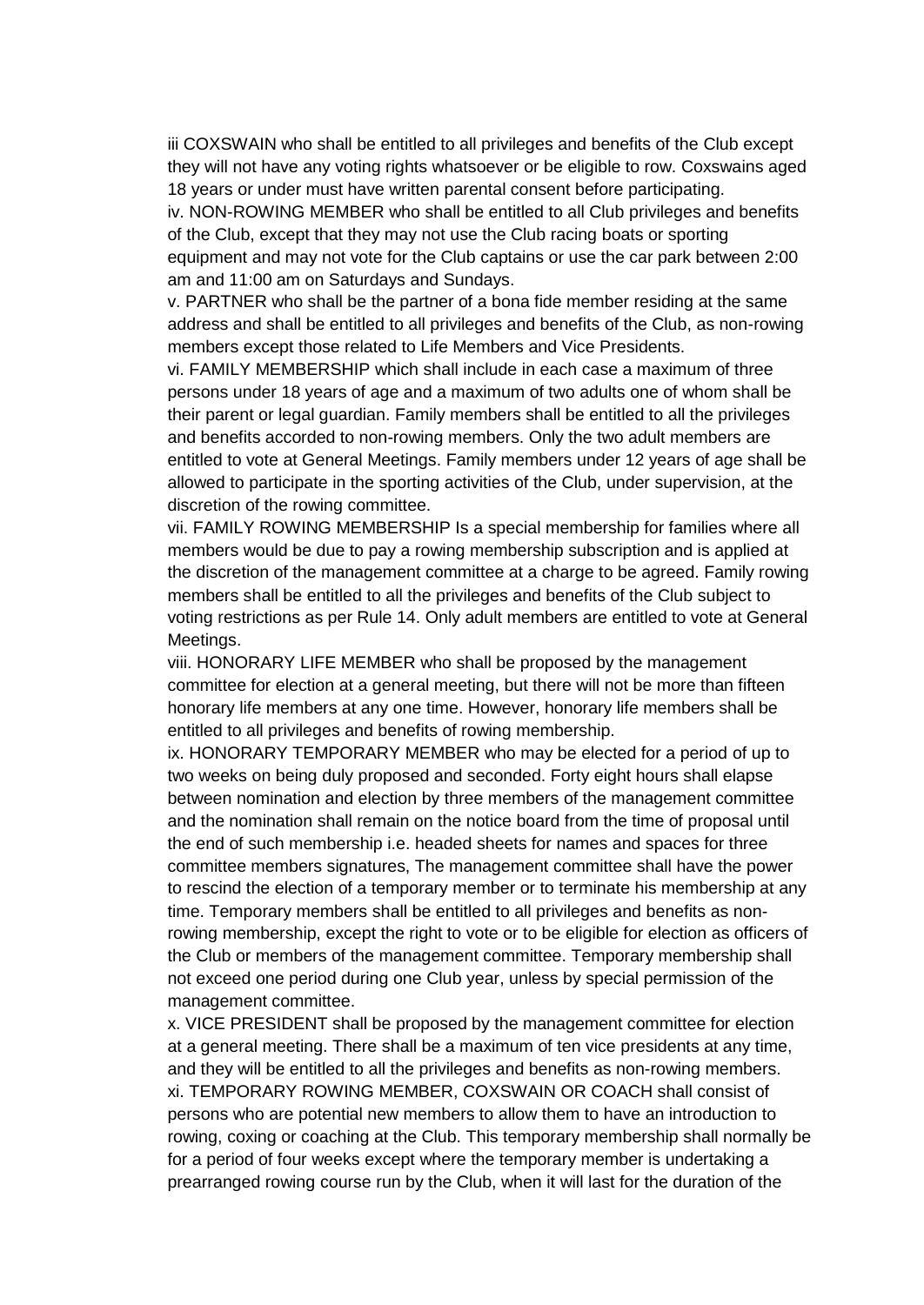course. This membership is without charge following the expiry of this initial period a full membership application form must be completed and payment made in accordance with rules 5,6 & 7. Temporary membership cannot be extended or renewed and cannot be used by past members of the Club except for those returning to consider coaching. Only the captains or officers of the Club shall grant temporary membership.

xii. COUNTRY MEMBERSHIP which shall have the same entitlement as 4B (vi) FAMILY MEMBERSHIP but for persons residing more than fifty miles from the Club.

### 5. APPLICATION FOR MEMBERSHIP

Nomination for each class of membership except vice president and honorary life member should be made on the appropriate application form, which is obtainable from the website. This form duly completed shall, with the appropriate subscription, be passed to the membership secretary at least two days before the next management committee meeting when it will be considered. The management committee may refuse membership, or remove it, only for good cause such as conduct or character likely to bring the Club or sport into disrepute. Successful applicants will be sent a membership card, but if membership is refused the candidate will be notified of the management committee's decision and the subscription returned. Appeal against refusal may be made to the members in accordance with the Club's Grievance Procedure. A person who has been expelled from, or refused, membership of British Rowing, shall not be eligible for membership of the Club.

### 6. SUBSCRIPTIONS

a. Subscriptions for all members, excluding honorary life members, vice presidents and temporary members, will become due annually on 1st October. b. The rate of subscription will be that determined by the management committee and displayed on the Club notice board and updated on the website.

### 7. PAYMENT OF SUBSCRIPTIONS

a. All members shall pay their annual subscription on the first day of October each year.

b. Requests to pay in instalments may be made using the Standing Order form (download with application membership form from website), submitting both forms to the Membership Secretary.

c. The subscription for new rowing members shall be calculated pro rata from the date of joining, in the first year of membership only.

d. To qualify as a junior you must be under 18 at the start of the membership year. e. No member shall take part in any regatta unless the appropriate subscription has been paid.

f. Non-rowing members elected after the 1st June in any year shall pay only half the annual subscription. This facility shall only apply on the first application for membership. If elected after 1st August, they shall pay the full annual subscription and shall be excused any further payment on the 1st October for the following year. g. If any member shall be in arrears with their subscription after the 1st November they shall be barred temporarily from all privileges and benefits of the Club. If their subscription remains unpaid on 31st December, they shall cease to be a member.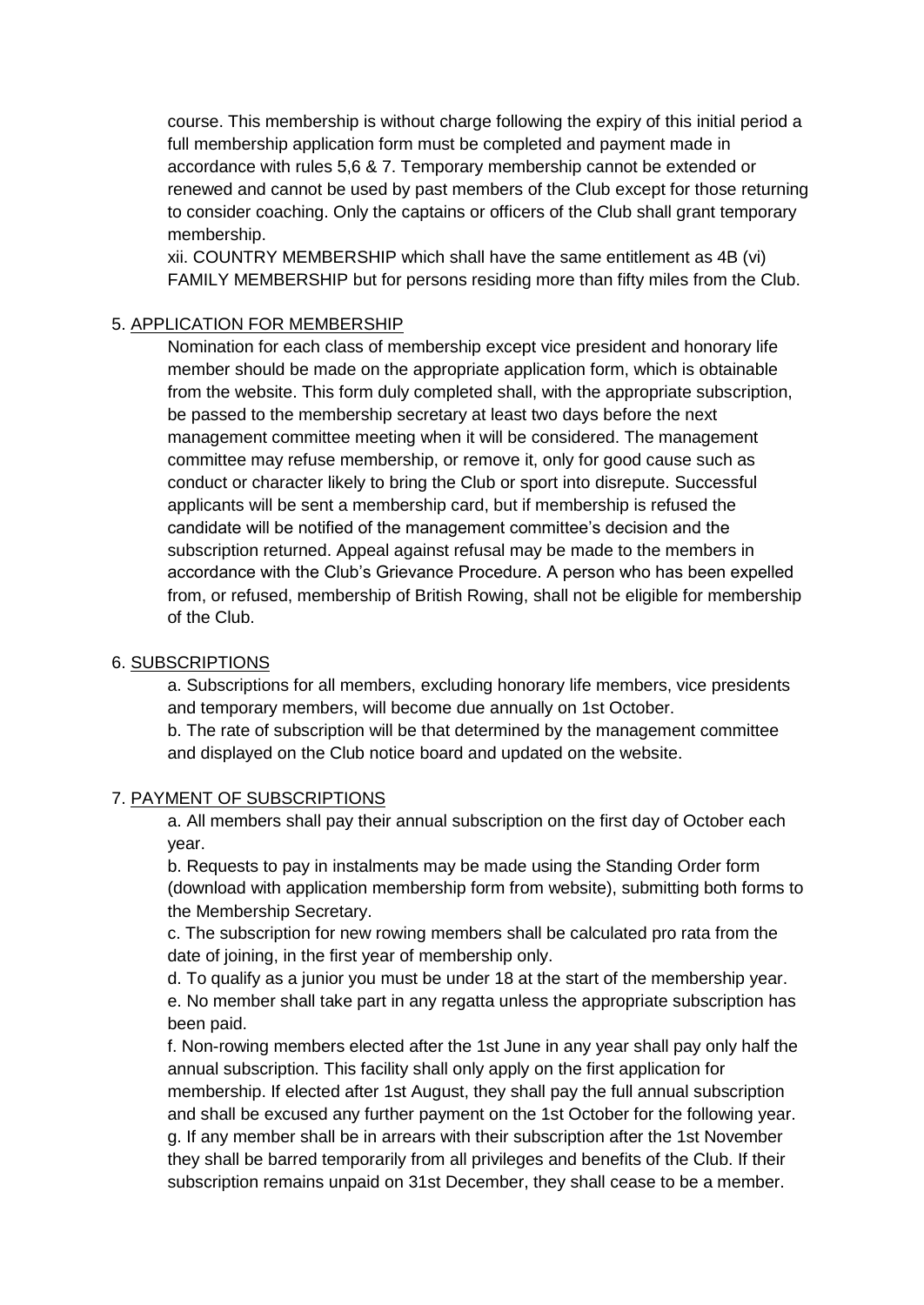## 8. TERMINATION OF MEMBERSHIP

a. Membership may be terminated by non-payment of subscription under clause 7. b. A member may resign his membership by giving notice to the secretary, in writing, at any time.

c. The management committee may terminate a membership, in accordance with the Club's disciplinary procedure giving written notice thereof by recorded delivery, to the address of that member.

## 9. REGISTER OF MEMBERS

a. A register, showing full details of membership, shall be maintained by the membership secretary and a record kept showing the names and class of each member.

b. The names and telephone numbers of the officers of the Club and the members of the management committee, with the respective office held, will be displayed on the Club notice board.

c. Every member shall, as soon as possible, give written notice to the membership secretary of any change of their address.

# 10. OFFICERS

a. The officers of the Club shall consist of the President, Chairman, Club Captain, Secretary and Treasurer.

b. The officers, except for the Club Captain, must have been members of the Club for the preceding year prior to election. They shall be elected only at a general meeting of the Club and shall hold office until the next AGM, being eligible for re-election in accordance with rule 13(c). The Club captain must be an active rowing or past rowing member of a rowing club. They shall be elected as defined in rule 14 and confirmed at the AGM.

# 11. TRUSTEES.

a. There shall be a minimum of three trustees of the Club who shall be elected by the management committee. They shall hold office for a maximum period of 5 years, being eligible for further terms, unless removed from office by a resolution of the management committee or upon death or resignation.

b. The property of the Club (other than cash) shall vest in the trustees who shall deal therewith as directed by the resolution of the management committee, subject to rule 24

c. The trustees shall be indemnified by the Club against all liabilities or expenses arising out of the Club property.

d. Additional trustees may be appointed at the discretion of the management committee.

e. The trustees may be ex-officio and entitled to attend meetings of the management committee but shall not be entitled to vote, unless duly elected as an officer of the Club or a member of the management committee. Trustees will only be required to attend meetings on occasions when such issues arise that the trustees' input is deemed necessary by the management committee. Trustees will be issued with minutes after 5 each management meeting has taken place.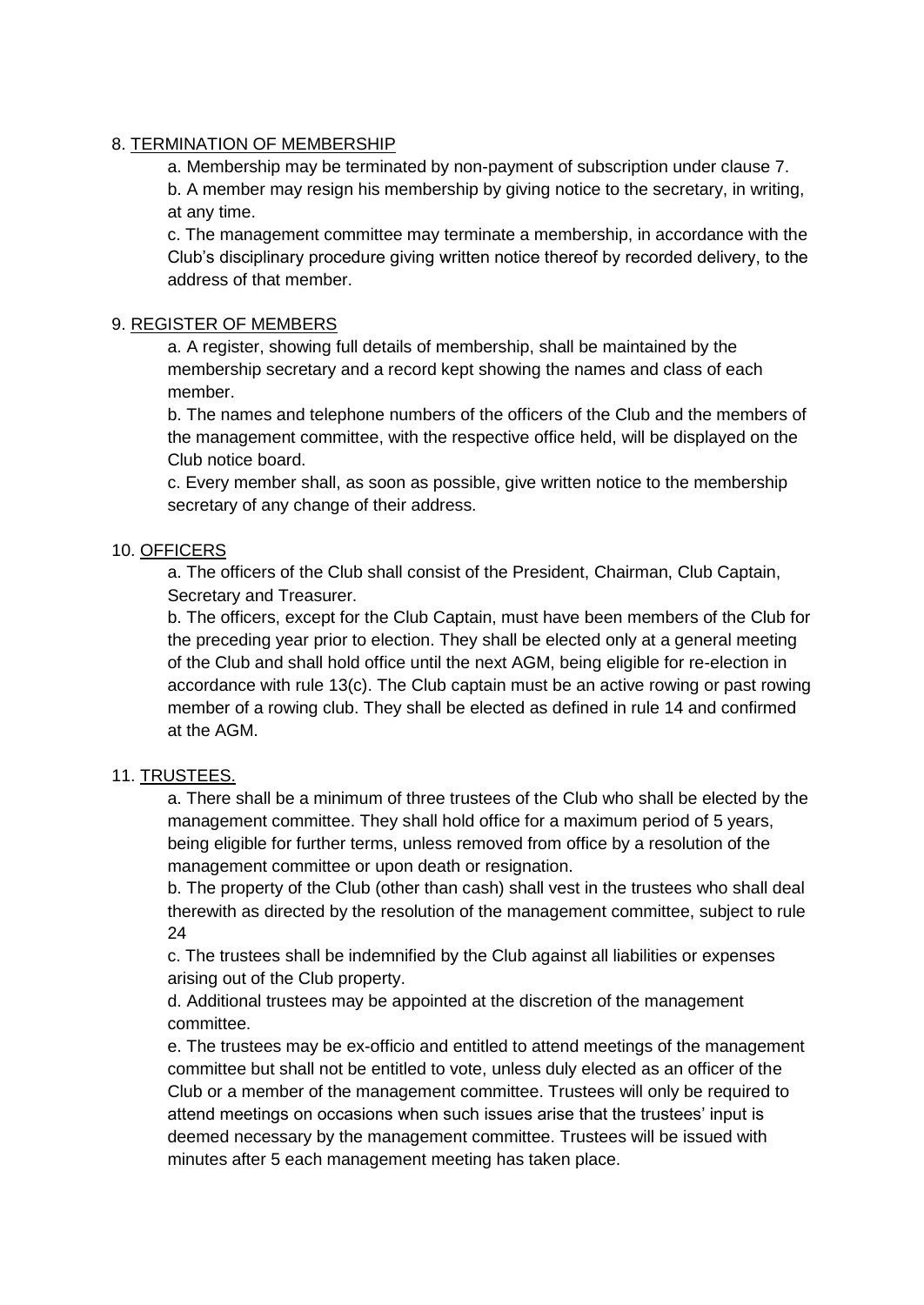### 12. CLUB COMMITTEES

The committees of the Club will comprise management and rowing committees Each will be elected annually in accordance with rule 13-14. Only members entitled to vote are eligible to sit on a club committee apart from Junior Captains.

### 13. MANAGEMENT COMMITTEE

a. The affairs of the Club in all matters, except those reserved for the Club in general meetings, shall be conducted by the management committee.

b. The management committee shall be composed of the officers of the Club and up to six other members. At least six members of the full committee must be active or past active rowing members of the Club. The six members will take up the positions of lounge manager, membership secretary, social chairman, bar manager, and the men's and women's captains who will have been elected in accordance with rule 14. The management committee will, immediately following election, hold a meeting to determine the duties and responsibilities of each of its members. In the absence of the chairman at a management committee meeting the other members present shall, provided a quorum exists, elect a temporary chairman who shall hold office for the duration of that meeting only.

c. The management committee shall be elected at the AGM of the Club for a period of one year, being eligible for re-election. Nominations for election to the management committee, under specific headings for lounge manager, social chairman and membership secretary and bar manager, shall be submitted in writing, on the Club notice board, by two members of the Club holding voting rights at least seven days before the AGM. The nominee shall confirm their willingness to stand by signing their nomination. No officer of the Club, or elected member of the management committee, may serve in more than one position of the management committee at the same time. In the absence of the club captain, men's captain or woman's captain their places may be taken by other members of the rowing committee at management committee meetings with full voting rights.

d. The management committee shall meet at least once a month. An officer or any two members of the management committee may require the secretary to summon a meeting at any time.

e. The management committee shall have the responsibilities of managing the Club assets, premises and finances, and shall have the power to give orders for goods and services to be supplied and for work to be done as may be necessary for the general running and upkeep of the Club. They shall arrange for the supply of intoxicating liquor by the Club to the members and to other persons on the Club premises, and to secure the due observance of the provisions of the Licensing Acts 2003 (Part 4) and of any conditions attached to any licence held, for and on behalf of the Club, for the supply of intoxicating liquor or by the "Club Premises Certificate" granted in respect of the Club by the Local Authority. The management committee shall have responsibility for all other legislation applicable to the Club, including those relating to health and safety, fire precautions, employment, human rights, food safety and discrimination on the grounds of race, sex or disability.

f. The management committee shall be empowered to take any decision on behalf of the members of the Club in their meetings except: i. Alteration of the Club rules, for which approval of a general meeting of the Club shall be required. ii. The dissolution of the Club. iii. Disposal of Club property for which the approval of the trustees shall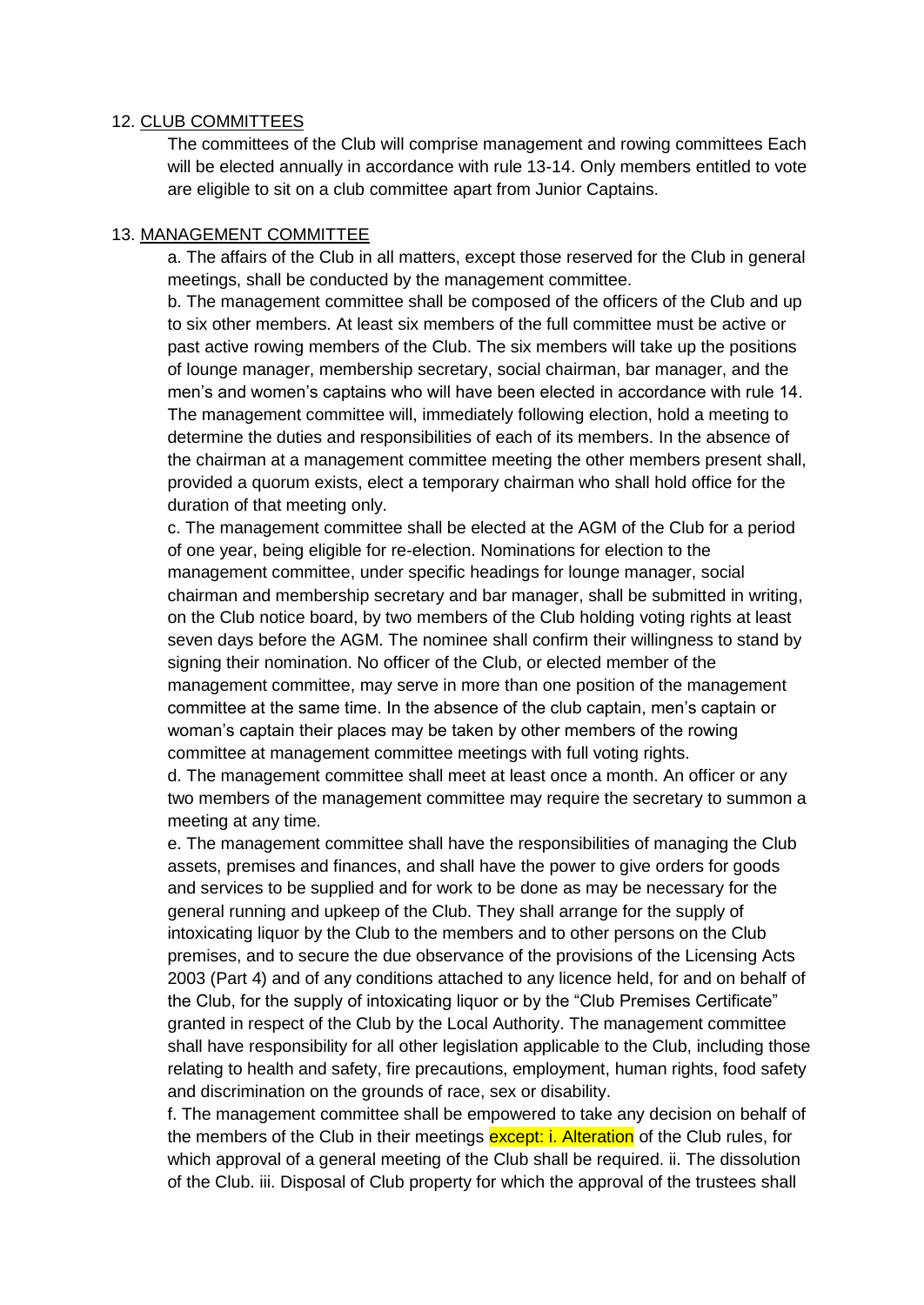be required. If this is not given by the trustees a decision by the Club in general meeting shall be required. iv. Change the established use of Club property without the consent of a general meeting of the Club. v. Make expenditure on capital assets in excess of 25% of the cash reserves of the Club, as stated in the previous year's closing accounts, without the consent of a general meeting of the Club.

g. Five members of the management committee shall form a quorum. Decisions of the management committee shall be taken by a straight majority on a show of hands unless a secret ballot is requested by two members. In the event of a tied vote the chairman shall have a final casting vote.

h. The management committee may delegate such duties and responsibilities, as they deem desirable to sub-committees appointed by them for special purposes. The committee or subcommittee shall be empowered to co-opt other members of the Club, but at least one member of the management committee shall always be a member of any sub-committee. Members co-opted to the management committee shall have no voting rights. The proceedings of the management committee will be recorded by the secretary and a copy of each meeting minutes distributed to all members of the committee and to the trustees. A member may request to see the minutes by making a written application to the secretary.

i. The management committee is empowered to appoint a member of the Club to fill a casual vacancy until the next AGM of the Club except in the positions of officers of the Club (Ref. Rule 10.b).

j. The management committee shall be empowered to take up overdraft facilities up to 7.5% of the Clubs annual turnover for the day to day running of the Club. This to be reviewed and monitored on a regular basis. Any further overdraft or borrowing requirements will be permitted, only on approval by the members of the Club at a general meeting.

k. No supplier shall have commercial influence over the Club affairs. No person shall be paid commission, percentage or similar payment on or with reference to the purchase of intoxicating liquor or any other goods or services, nor directly or indirectly derive any pecuniary benefit from the supply of liquor, by or on behalf of the Club to members or guests apart from the benefit accruing to the Club as a whole .No member of the Club may be paid a salary any part of which is related to the financial performance of the Club. This includes any commission, bonus or similar payment in kind.

l. Honoraria may be paid to officers of the Club at a rate determined by the management committee and approved by the members at a general meeting. m. Members of the management committee must always declare any vested interests when discussing and/or voting on matters at committee meetings. Salaried members of the management committee and connected persons may be excluded entirely, or for voting purposes only, from committee meeting matters where they have a vested interest. The elected chairman shall decide if this is necessary. In all cases a salaried member of the committee will be excluded from all discussions, and 7 voting, on matters relating to their contract of employment with the Club.

#### 14. ROWING COMMITTEE.

a. The rowing committee shall consist of the Club captain, men's captain, women's captain, men's vice-captain, women's vice-captain, men's novice co-ordinator, women's novice coordinator, recreational coordinator, masters' representative,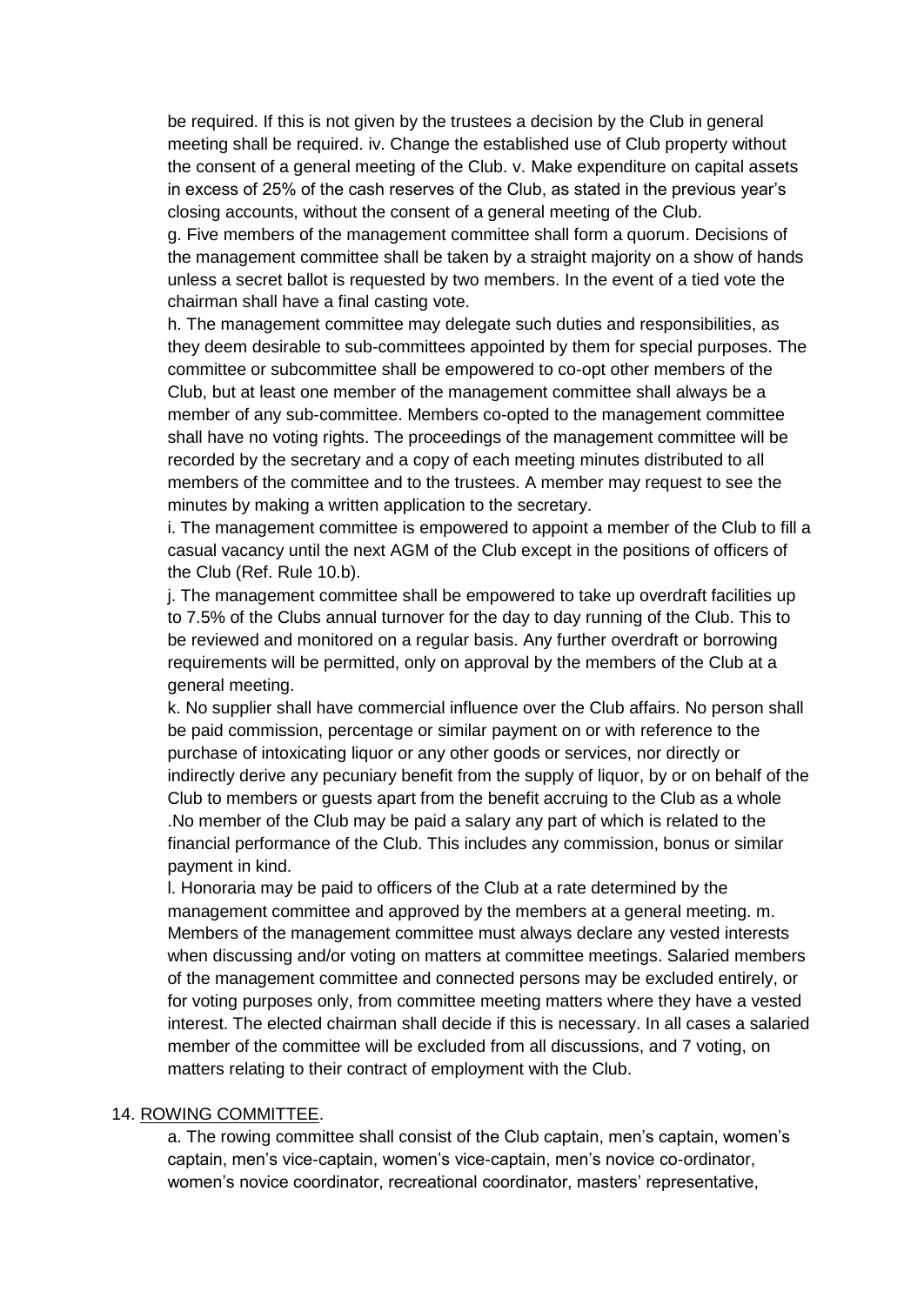coaches' representative, junior coordinator, the appointed water safety adviser, and rowing equipment manager

b. Election of candidates will take place at an active member meeting which shall be held prior to October 1st. All candidates shall be elected subject to the conditions set out below:

i. The Club captain shall be elected by the entire rowing membership aged 18 years and over.

ii. The men's captain and vice-captain shall be elected by the male rowing members aged 18 years and over.

iii. The women's captain and vice-captain shall be elected by the female rowing members aged 18 years and over.

iv. The men's junior captain shall be elected by the male rowing members aged under 18 years.

v. The women's junior captain shall be elected by the female rowing members aged under 18 years.

vi. All other posts on the rowing committee shall be elected by the entire rowing membership aged 18 years and over. Nominations for election to a post on the rowing committee shall be submitted in writing on the Club notice board, by two members holding voting rights, at least seven days before the active members meeting. The nominees shall confirm their willingness to stand, by signing their nomination. Voting shall take place by secret ballot and candidates elected by simple majority.

vii. Junior rowing members under 18 years are not entitled to vote at the Annual General Meeting or any other General Meeting of the Club except for the election of the junior captains.

c. Members of the rowing committee shall hold office for a period of one year, The club captain, men's and women's captains, coaches coordinator, Junior Coordinator and Recreational Coordinator will meet monthly, and will be joined by the remaining committee members every other month unless there is a specific agenda item that requires a more regular attendance

d. The Club Captain will chair the meeting and be responsible for setting the agenda. Minute taking will be rotated between members of the committee and recorded using a standard proforma with action points circulated within a week of the meeting e. The Men's Captain, Women's Captain, the Coaches Coordinator, Entries Secretary, Recreational Coordinator and Junior Coordinator will be accountable to the Club Captain

f. The Men's Vice-Captain, Men's Novice Coordinator and the Men's Junior Captain will be responsible to the Men's Captain

g. The Women's Vice-Captain, Women's Novice Coordinator and the Women's Junior Captain will be responsible to the Women's Captain

h. Members of the rowing committee, under the direction of the Club captains, (and with the approval of the management committee) shall organise the rowing activities of the Club.

i. The Club captain shall submit a monthly report to the management committee with any recommendations for confirmation or otherwise.

j, Matters concerning crew selection will be delegated to a sub-committee comprising a minimum of three people. The sub-committee shall consist of the Club captain and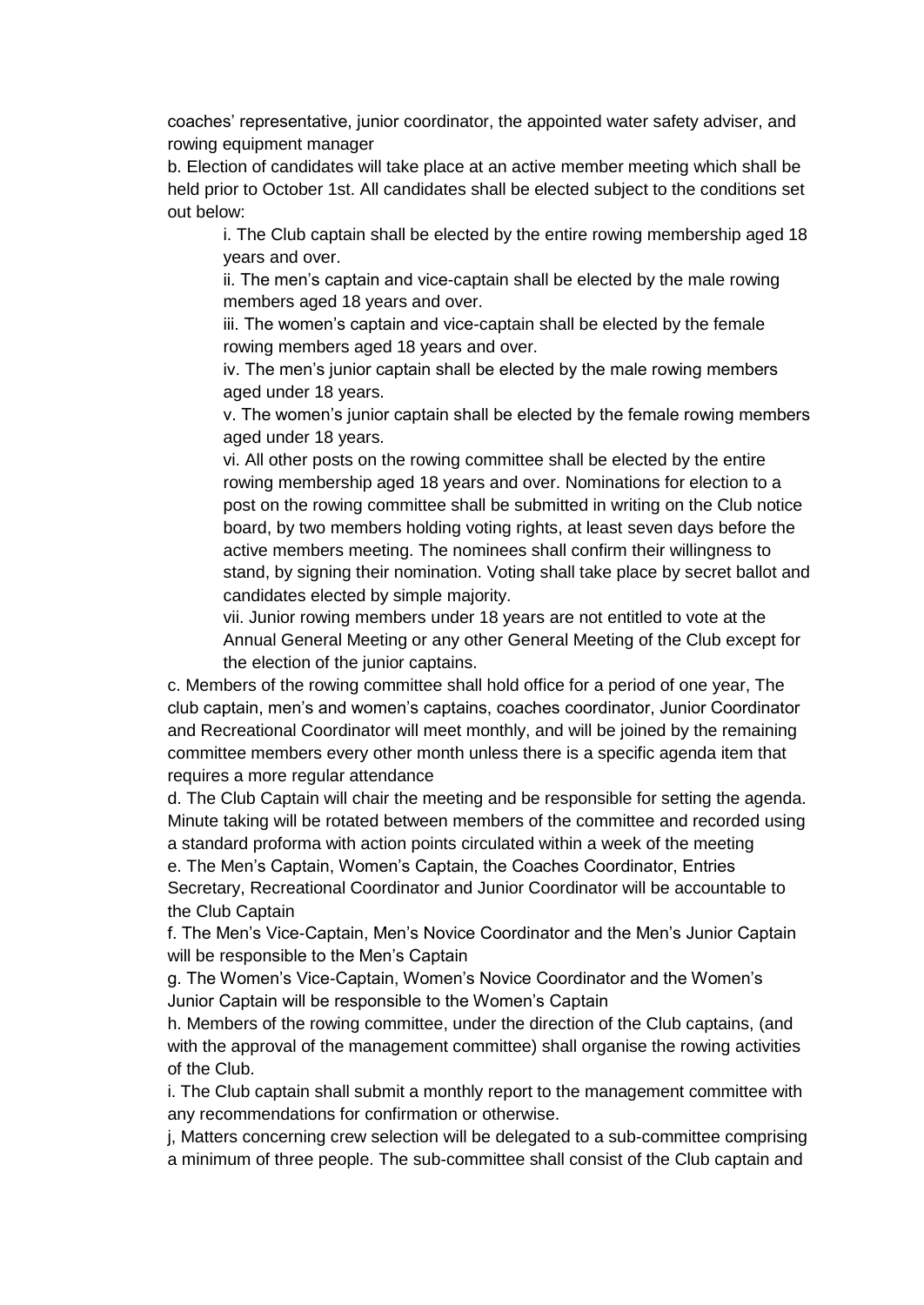any of the following: the men's and women's captains, the men's and women's novice co-ordinators and a lead coach for the squad concerned.

k. Members of the rowing committee must always declare any vested interests when discussing and/or voting on matters at committee meetings. Members of the rowing committee and connected persons may be excluded entirely, or for 8 voting purposes only, from committee meeting matters where they have a vested interest. The chairman shall decide if this is necessary.

## 15. ACCOUNTS

a. Annual. The treasurer shall keep proper accounts, comprising a trading profit and loss account and a balance sheet checked by an independent qualified accountant. These will be presented to the members of the Club at every AGM, or at any time if required (given reasonable notice) by the management committee. If required by two officers of the Club, or 3 members of the management committee, or by written application to the Club secretary from ten members, the accounts will be submitted to an independent qualified auditor for checking and for a report on the findings. b. Monthly, at each meeting of the management committee the treasurer shall produce a report on the state of the Club's finances including a summary of all income and expenditure, the position of the Club's bank accounts, in relation to the Club's cash book, and all savings and investment accounts.

c. It shall be the duty of the bar manager at least annually to take stock of the liquor and other goods for sale at the bar, either personally or by an agent duly appointed by the management committee for that purpose, in order that the treasurer or agent may prepare a trading account.

d. All cheques drawn upon the accounts of the Club shall be signed in accordance with a mandate to the bank for four authorised signatures. For cheques up to the value of £400 two signatures from four, and for cheques over £400 three signatures from four will be required. In each case one of the signatures must be that of the treasurer.

e. The Club Treasurer and the Club President shall have access to the Club's bank accounts to make electronic payments to the Club's suppliers, subject to a daily individual payment limit of £2,000 and a total payment limit acting jointly of £5,000.

### 16. INTOXICATING LIQUOR

a. The permitted hours for the supply of intoxicating liquor shall be such as may from time to time be determined by the management committee in accordance with the provisions of the Licensing Act 2003 as notified to the Local Authority b. No person under the age of eighteen years shall be supplied with intoxicating liquor of any description.

c. No person under the age of eighteen years shall be directly or indirectly involved with the supply of intoxicating liquor of any description.

d. In compliance with the Licensing Act 2003 any member's bona fide guest or visitor to the Club shall be entitled to purchase intoxicating liquor. (See also Rule 17) e. Alcohol must not be brought into the Club by members, guests or visitors for consumption other than for a special function of which the Management Committee is aware and corkage charged.

# 17. VISITORS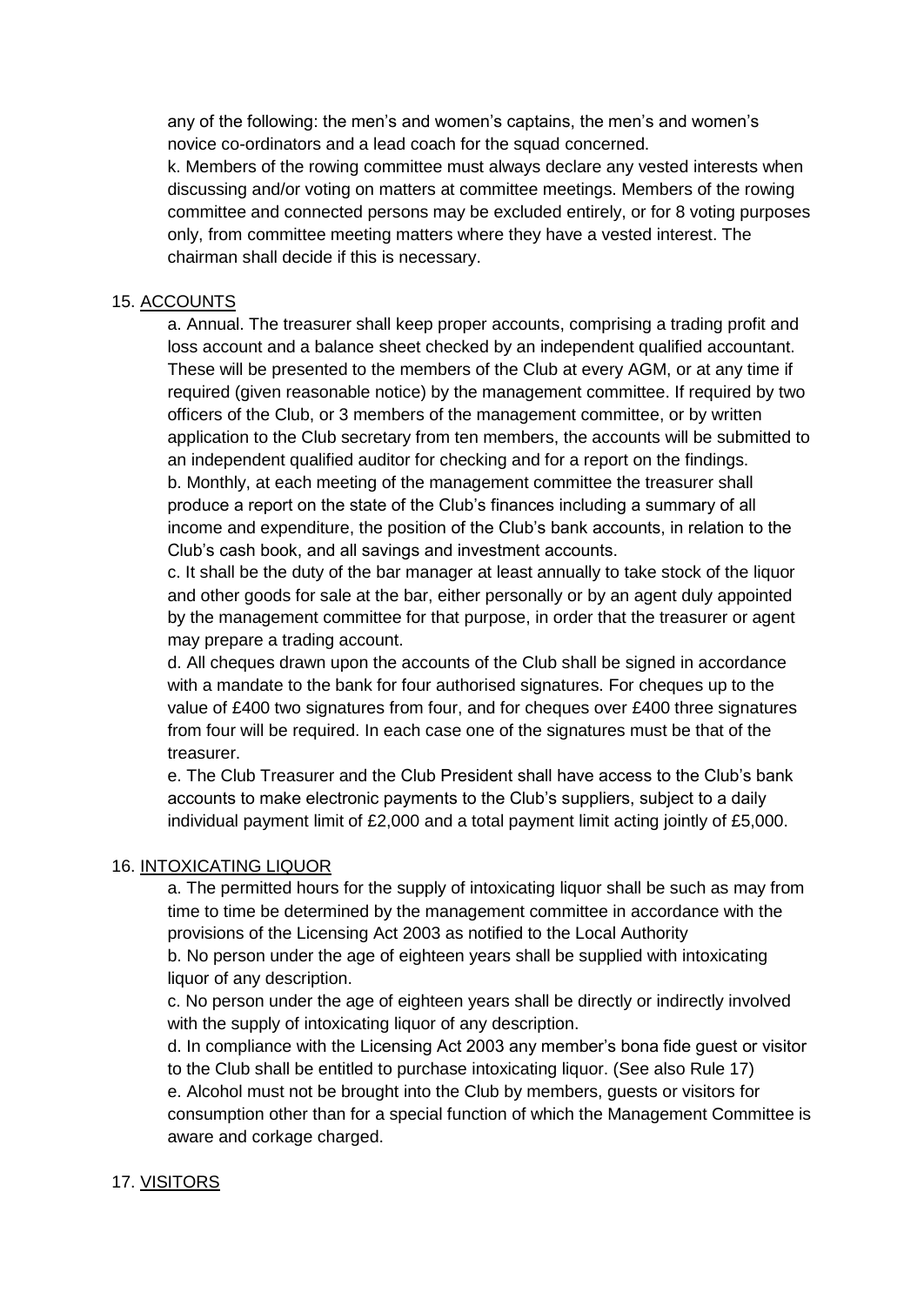a. Any member of the Club, except honorary temporary members, may introduce visitors to the Club. The introduction shall be made in person and the visitors' book signed by both the member and their guest(s). No member may introduce more than two guests in any one day or introduce the same guest more than twice in any one calendar month. These limits may be extended only at the discretion of the management committee. At special Club functions the number of guests permissible per member is raised to four. The member introducing a guest(s) shall be responsible for the guest(s) 9 strictly observing Club rules and byelaws and shall not leave the Club premises before the guest(s). No person whose membership has been suspended or terminated under rules 7 or 8 or whose application for membership has at any time been rejected shall be introduced as a guest. Visitors may enjoy the privileges of the Club except as debarred by these rules and byelaws. b. No person under the age of 15 years shall be allowed in the Club lounge or committee room after 9pm unless accompanied for the whole time by at least one parent or responsible relative.

### 18. FUNCTIONS

Notwithstanding anything previously mentioned, intoxicating liquor may be supplied during the hours specified to members and non-members of the Club attending at the Club house when functions are authorised by the management committee, provided that always:

a. Such function is a function of a rowing club or association; or

b. Such function is promoted by and the responsibility of a member of the Club who is present at the function and shall not leave before the guest(s); or c. Such other function not provided by paragraph a) or b) above and is the subject of a Temporary Events Notice (TEN) issued by the Local Authority's licensing officer allowing alcohol to be supplied for consumption on the premises for a specific time according to Section 100 of the Licensing Act

2003.

d. The Club's bar must not be opened by members for the provision of alcohol without the approval of the Management Committee or at least three officers of the Club.

e. The management committee reserves the right to declare a function "closed" when:

1. The Club has been privately hired

2. The Club has a ticket only function. The dates of the closed functions will be displayed on the notice board in advance.

### 19. LIABILITY

The management committee shall manage the affairs of the Club. Financial or legal liability incurred in the rightful exercise of their office shall not however, be the personal liability of the committee, but shall be the responsibility of the Club as a whole.

#### 20. ANNUAL GENERAL MEETING

The annual general meeting of the Club shall be held before the end of November each year, on a day to be determined by the management committee. The business of the meeting shall be the election of officers, the passing of the annual accounts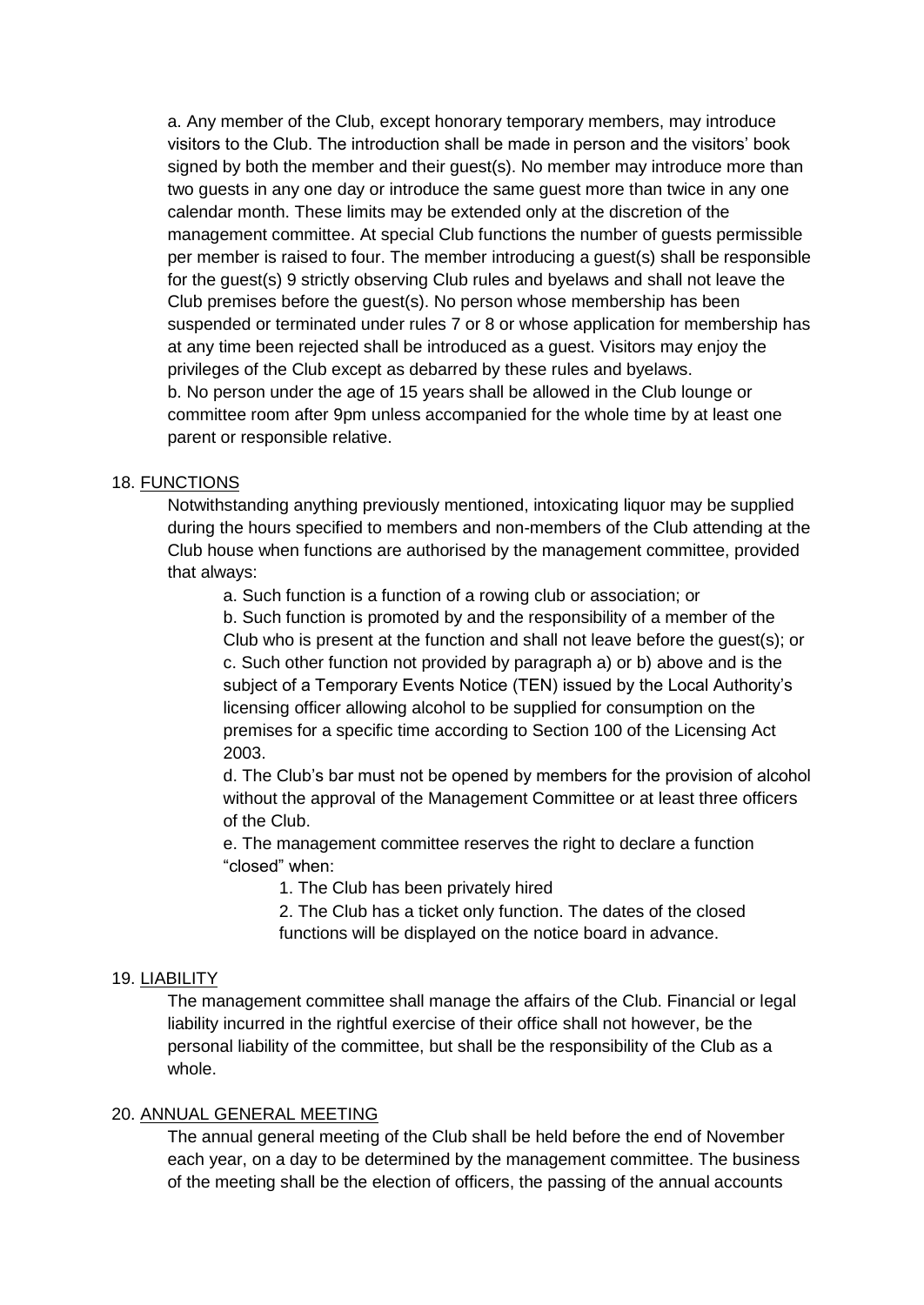and any other business of which notice shall be given to the secretary, in writing, at least 21 days before the meeting.

### 21. EXTRAORDINARY GENERAL MEETING

The management committee may and shall (a) on their own motion or (b) upon the requisition of ten members, summon an extraordinary general meeting, stating the business for which the meeting is required.

### 22. PROCEDURE AT GENERAL MEETINGS

a. Not less than 21 days' notice shall be given, specifying to all members the time and business of the AGM .This will be displayed on the Club notice board and sent via 10 email to all members, but any accidental omission to send such a copy or nonreceipt of the same shall not invalidate any proceedings or resolution.

b. At every general meeting, the chair shall be taken by the club chairman or in his absence by the club president, or if neither of the above is present by a member elected by the meeting. Every resolution, unless otherwise provided for by these rules, shall be decided by a majority of votes of adult members (i.e. over 18 years) present in person, as indicated by a show of hands unless five members request a secret ballot. The quorum at a general meeting shall be 25 members present in person.

c. At any meeting, unless a poll is demanded, a declaration by the chairman that a resolution has been carried shall be conclusive.

d. At any meeting, the chairman or any five members may, before a motion is put to the vote, demand a poll of all members entitled to vote. If the poll be ordered it shall be taken within seven days in such a way as the chairman may direct, and the results of the poll declared by the chairman to the management committee. It shall be deemed to be a resolution of the general meeting at which the poll was demanded, and the result shall be displayed on the Club notice board for 28 days. In a poll votes may be given personally or by proxy. The instrument appointing a proxy may be in such form as the management committee shall determine.

e. Prior to the conduct of a secret ballot or poll, two consenting members shall be elected by the meeting to scrutinise and count votes. They shall report the results to the chairman.

# 23. ALTERATION OF RULES.

These rules may be revoked, added to or altered by the majority of the members present and entitled to vote at any general meeting of the Club of which notice has been duly given under rule 23 and 24(a) specifying this intention together with full particulars. Notice of alterations shall be exhibited on the Club notice board for at least 7 days prior to the general meeting. Any alteration to rules shall take immediate effect. Written notice of any amendment of rules must be given by the secretary to the Chief Officer of Police and to the Clerk of the Local Authority's Licensing Department within 28 days of such alteration becoming effective.

### 24. DISSOLUTION

If the membership of the Club shall, at any time, fall below 25, or if the Club shall pass as the first resolution in general meeting, by a majority comprising two thirds or more of the members present entitled to vote, a resolution of its intention to dissolve,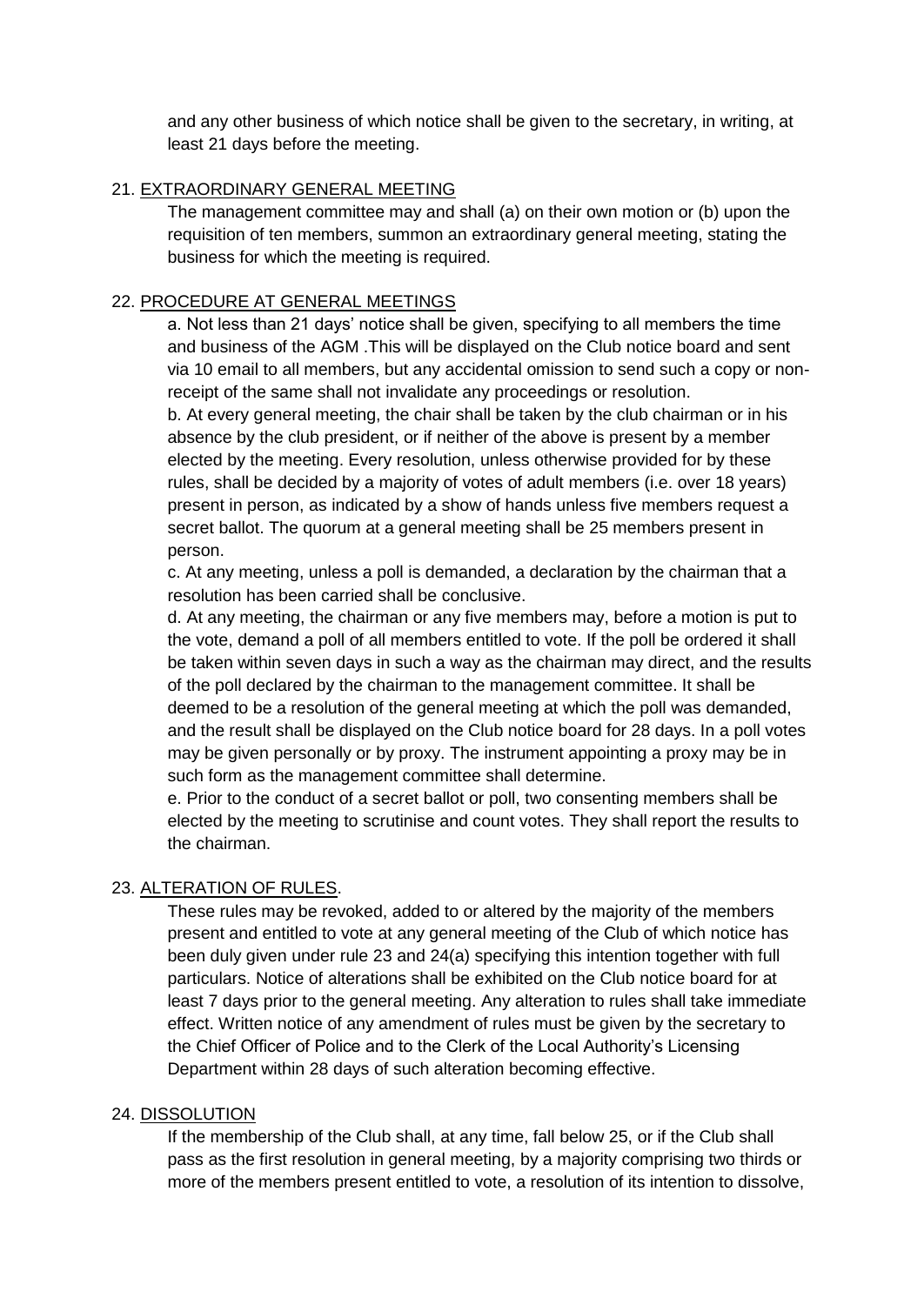the management committee, or failing them the trustees, shall take immediate steps to convert into money all property of the Club with power to postpone or delay the conversion of any particular property if the Club in general meeting shall so authorise. Upon dissolution of the club any remaining assets shall be given or transferred to another registered CASC, a registered charity or the sport's governing body for use by them in related community sports.

## 25. CHILD PROTECTION PROCEDURES

a. The Club accepts the policies and procedures relating to safeguarding and protecting children and adults at risk as set out by British Rowing as defined in their policy documents. The club requires all members to accept them and any updates as a condition of membership.

b. All new volunteers and employees working in a role that involves significant access to children and vulnerable adults, or where they have a position of trust, and/or existing volunteers or employees who change their role to work with these vulnerable groups will need to comply with the British Rowing's procedure to complete a DBS application.

c. It is the responsibility of the appointed Club Welfare Officer to promote and implement the British Rowing Safeguarding & Protecting Children Policy and Adults at Risk, procedures, and resources.

## 26. EQUAL OPPORTUNITIES POLICY

The Club will ensure that the talents and resources of all members are utilised to the full and that no member receives less favourable treatment on the grounds gender, disability, marital status, creed, social class, ethnicity, age or sexual orientation or is disadvantaged by conditions or requirements which cannot be shown to be relevant to performance.

### 27. SAFETY

The Rowing Committee shall appoint a member to act as Safety Adviser whose duty will be to understand the requirements of the British Rowing's "Rowsafe" and advise on prominent display, observation, and their implementation always. It is the responsibility of all club members to put safety as a top priority.

### 28. BYE-LAWS

For regulation of the Club's affairs and conduct of members, the management committee can make, vary, and revoke byelaws provided that they are not inconsistent with these rules.

### 29. INTERPRETATION

In these rules, unless the contrary intention appears, words denoting the masculine gender shall be deemed to include the feminine and vice versa. In the event of disputes these shall be determined under English law.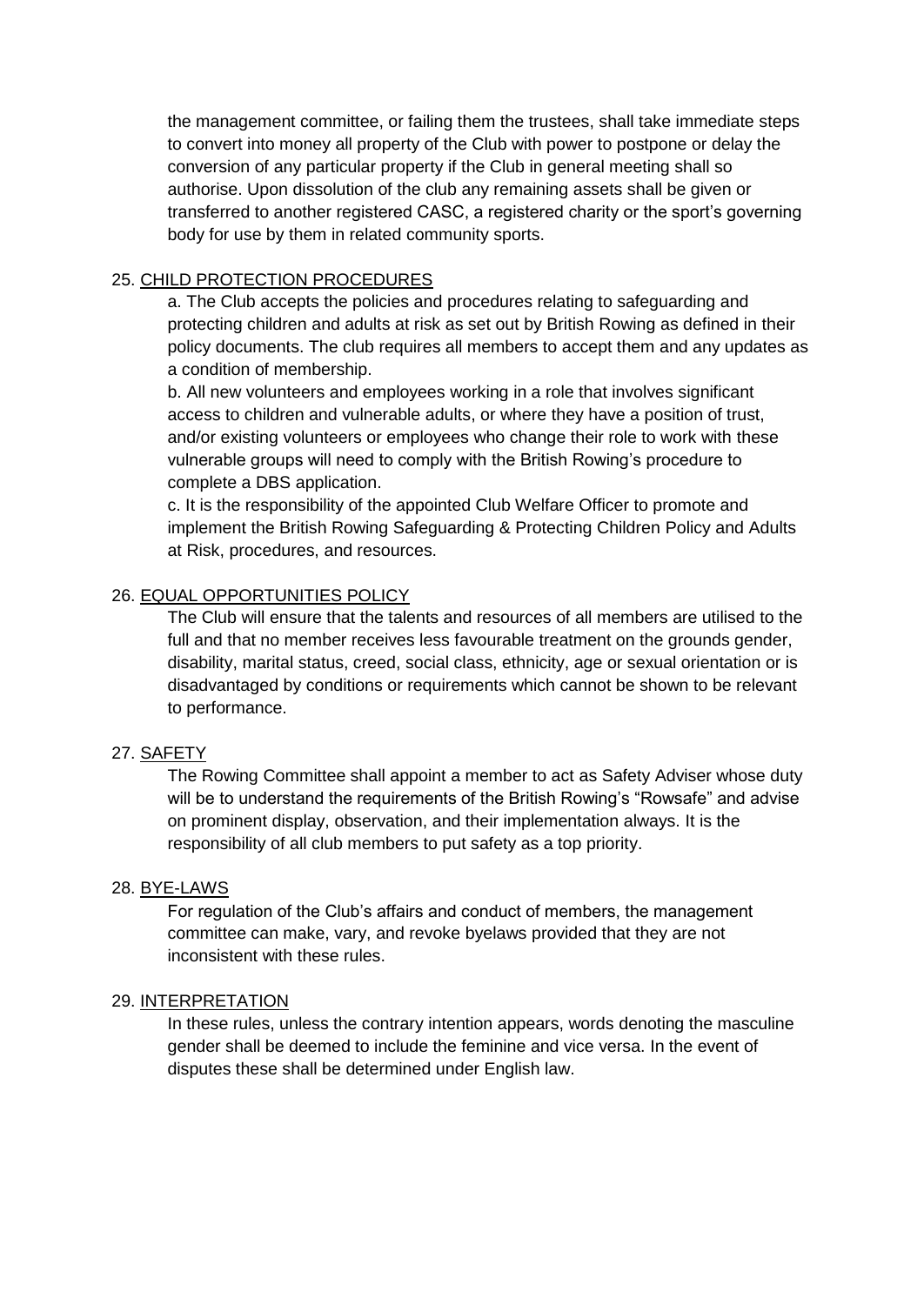# **BYELAWS – Christchurch Rowing Club**

### 1. EQUIPMENT

a. The stroke generally shall be solely responsible for the care of Club equipment when in use. In cases where a new stroke is under trial the responsibility shall rest with other more experienced members of the crew, by agreement, before taking over the equipment.

b. Notwithstanding the above, the management committee may hold any member responsible whose fault, neglect or mismanagement causes any of the property of the Club to sustain loss or damage.

c. Notice of damage or loss must be given to an officer of the Club within 24 hours of its occurrence. Noncompliance will mean that the offender will be deemed guilty of failure to observe rules and bye laws of the Club, and liable to disciplinary action as determined by the rowing committee and in accordance with the Club's disciplinary procedure. Any disciplinary action determined by the rowing committee must be approved by the management committee before implementation.

d. Members using Club equipment shall be responsible for the safe handling, cleaning, drying and stowage. No member of a crew shall leave the Club premises until equipment has been washed and stowed. When equipment is handed over, and accepted, these responsibilities are handed over automatically.

### 2. HOUSING OF BOATS

All Club boats, including coaching launches, are to be housed half an hour before lighting up time unless specifically authorised by the Club captain.

## 3. CRUISING LIMITS FOR ALL BOATS

a. These shall extend on the River Stour only: from Iford Bridge to The Run. b. No boats may proceed through The Run and out to sea unless permission has been granted by two members selected from the following: i. Officials of the Club who are current rowing or past rowing members. ii. Individuals nominated by the Club captain and approved by the management committee; whose names shall be exhibited on the Club rowing notice board.

c. All novice crews must obtain permission to go afloat, at all times as defined in (b) above and may not go through The Run unless constantly accompanied by another more experienced crew or approved safety boat.

d. Club coaching launches are to be used for coaching purposes or another approved Club use only.

e. The designated maximum speed limit for the river and the harbour must be strictly observed at all time. The cruising limits are as defined in byelaws 3a unless the boat has been approved as a safety boat and is deemed seaworthy for use as described in 3c. Use of the Club coaching launches is restricted to individuals nominated by the Club captain and approved by the management committee. These names shall be exhibited on the Club rowing notice board

### 4. REGATTAS

a. Members racing must be present to assist with loading and unloading of boats on to the transporter. The rowing committee may, at their discretion, impose fines or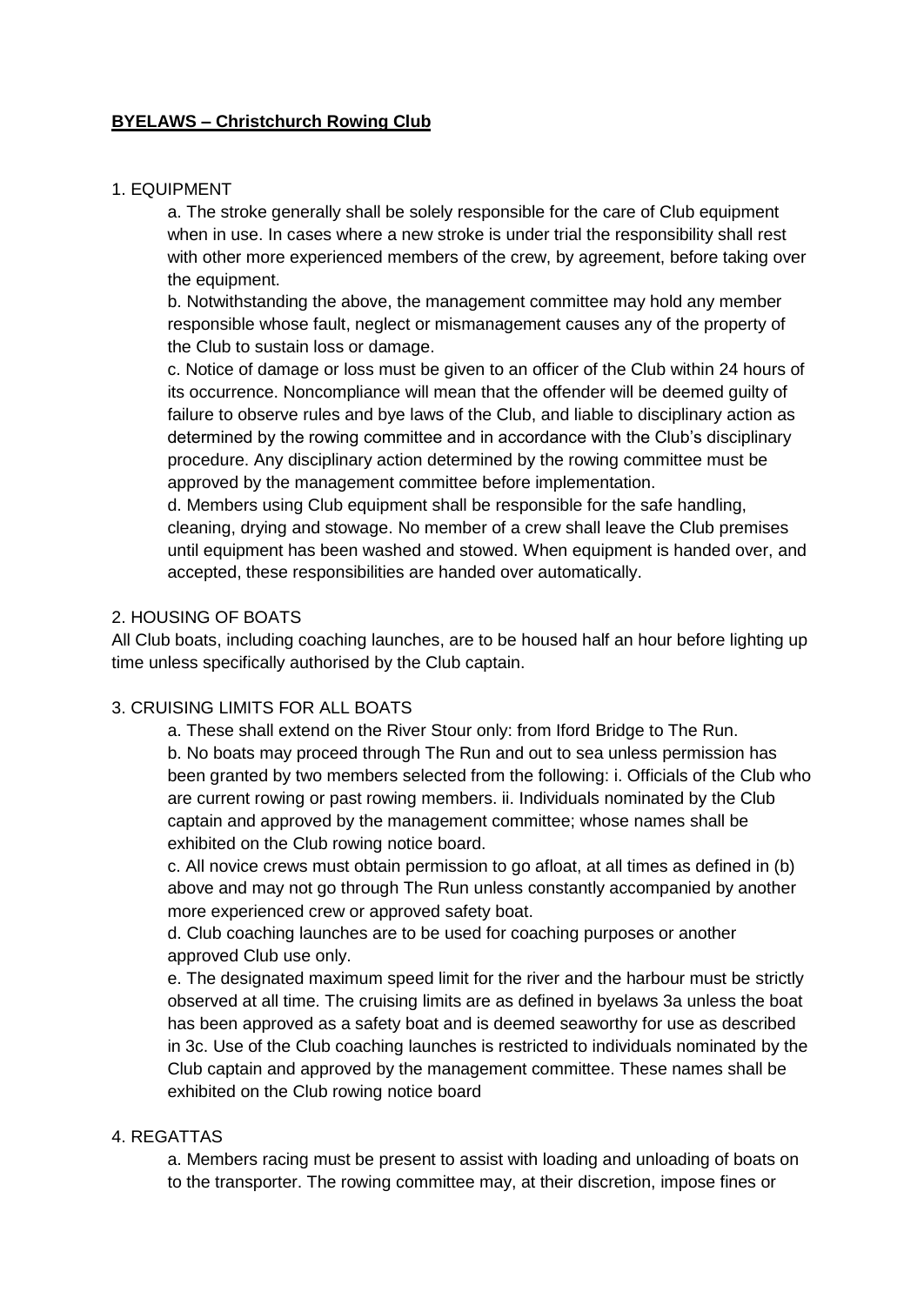penalties on members failing to assist. 13 b. When racing all crews / scullers must wear official Club vests (as registered with the Hants and Dorset ARA),

# 5. BOAT HOUSE

The Club captain shall superintend the management of the boathouse and all matters relating to the accommodation and housing of equipment; and shall decide the priority of the work to be done on the boats, equipment and the boathouse.

# 6. PAIR OARED AND SCULLING BOATS

A Novice who has not won a qualifying race, (run under British Rowing, Hants and Dorset, or Similar governing body racing rule) can only use a coxless pair boat if they have sufficient competence and with the supervision of their coach. No Club sculling boat or coxless pair boat shall be used unless the member(s) has/have the approval of the rowing committee.

## 7. HOUSING OF PRIVATE BOATS

Rowing members may, on request and at their own risk, have boats racked if space is available after all Club boats have been satisfactorily housed. A fee, determined by the management committee, will be payable annually with the member's subscription and the conditions of rule 7(b), 8(c) and 21 shall apply.

## 8. USE OF PRIVATE BOATS

The Club is unable to accept any responsibility for member's going afloat under their own initiative in privately owned rowing boats, without supervision and / or at times when a safety boat cannot be provided. Junior members under the age of 18 years should also obtain parental consent. Details of these activities must be entered on the Club's Outings Board, situated in the boathouse, in the normal way.

### 9. DRESS CODE

All persons using the Club lounge must be suitably dressed at all times. No member shall enter the Club lounge in rowing or swimming clothes, and dry footwear must be worn. All members, when rowing, shall wear appropriate clothing. Upper bodies must be clothed when rowing upstream of Christchurch Sailing Club.

### 10. CLUB NOTICE BOARDS

Only the officers of the Club, or delegated members, shall affix notices to the Club board, and no member shall add to, remove or alter any such notices. Advertisements for private / commercial services will not be displayed on the Club notice boards.

### 11. CLUB KEYS

a. The bar and bar store keys shall be distributed as deemed necessary by the management committee. Rule 15(e) applies.

b. The Clubhouse and / or boathouse keys may be held by any member upon payment of a deposit determined by the management committee. Deposits will be returned immediately on surrender of the keys.

c. The Membership secretary will keep a register of all keys issued. Keys are to be returned immediately to the secretary if required by the management committee. d. Any member allowing a Club key to be copied will be subject to disciplinary action.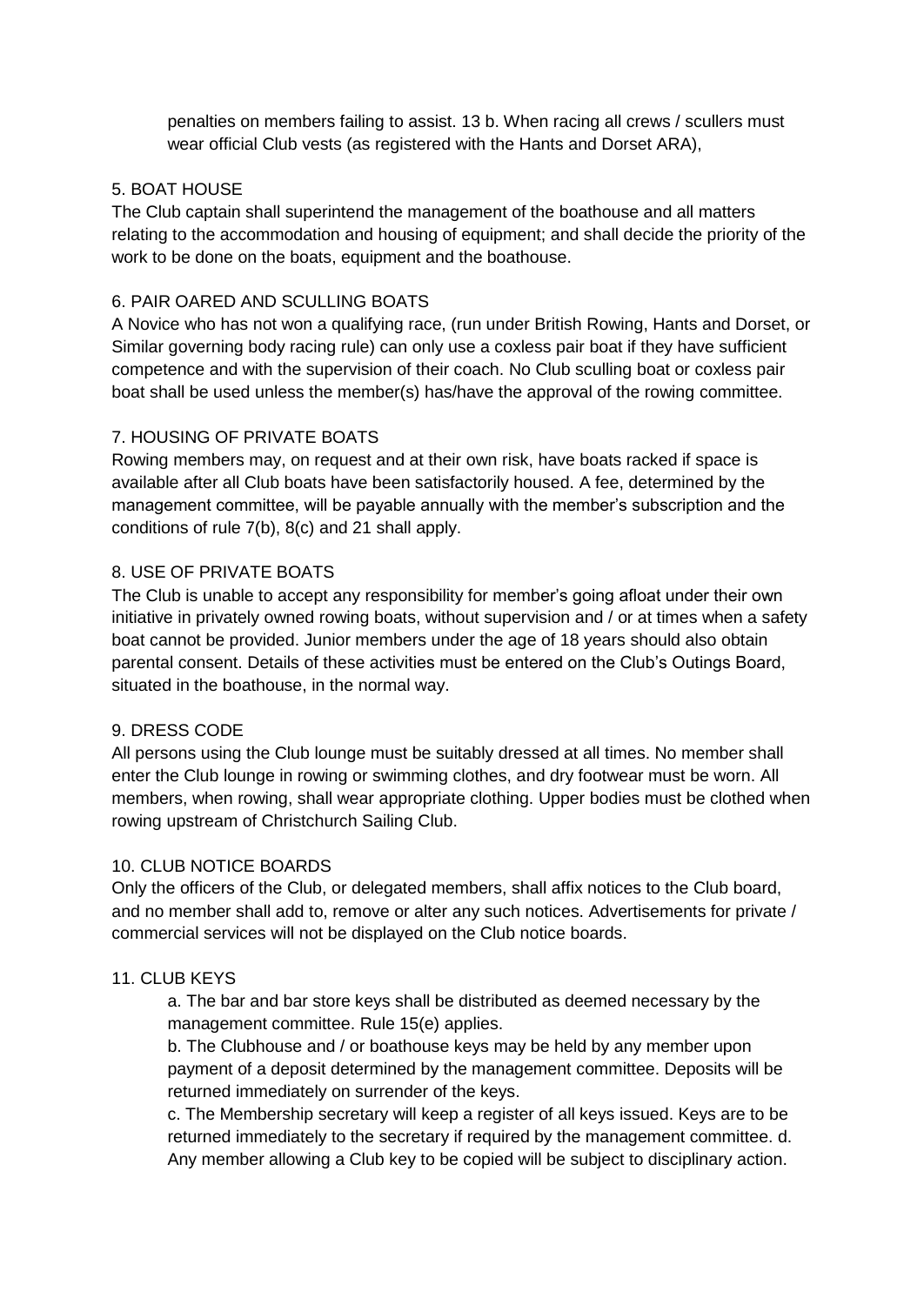### 12. CAR PARKING

The parking of motor vehicles belonging to members and officials and visitors of the Club only is permitted. Regular overnight parking, camping or sleeping is prohibited.

### 13. SMOKING

Smoking is prohibited within the Club premises including the balcony.

### 14. CAPSIZE DRILL

All junior members under 18 years of age cannot be allowed on the water without an accompanying safety boat, unless they have satisfactorily completed the capsize drill assessments and have been risk assessed as safe to do so

### 15. NAVIGATION

a. Boats to proceed in single file between Christchurch Rowing Club and Christchurch Sailing Club at no more than half pressure. Boats travelling upstream should give way to boats travelling downstream.

b. All crews should comply with the Rotation Guidelines which are published on the website.

### 16. COXSWAINS

Club coxswains must always wear a life jacket when in Club boats and must not wear open top boots in line with British Rowing Rowsafe guidance. It is the responsibility of the coxswain, the crew, and the coach to ensure that this rule is observed.

### 17. SWIMMING

It is desirable that all rowing members using boats can swim 50 metres in rowing clothes. Junior members must have completed a British Rowing compliant swimming test as part of their capsize drill training and a special risk assessment is required for adaptive rowers.

#### 18. SAFETY

a. All Members shall abide by BRITISH ROWING Rowsafe safety guidance and the safety rules of the Club as approved by the management committee and displayed on the Club "rowing" notice board.

b. J16 and under scullers should not boat in single sculls if the air temperature is less than 6 degrees centigrade this is because of the underdeveloped ability of this age groups bodies to adapt to extremes in temperature so they are at a higher risk of hypothermia

c. Single scullers and the rower in the bow seat of crew boats must wear a hi-viz top unless representing the club in an event.

d. All Junior and under scullers and crews are to be accompanied by a launch unless they have been risk assessed as competent to do so as per bylaw 14.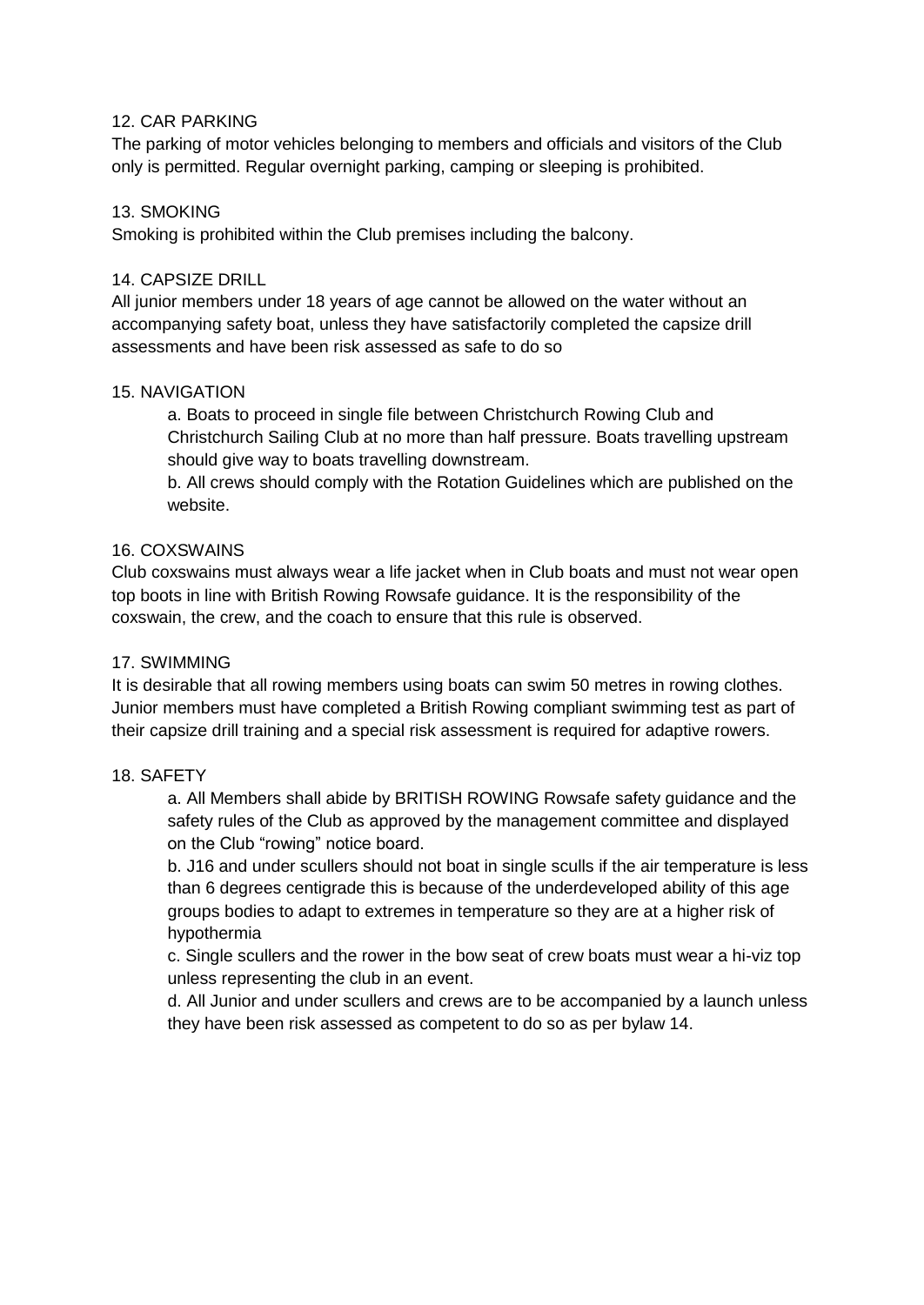# **DISCIPLINARY POLICY**

The Club has introduced this policy to ensure that in the event of a situation arising that requires disciplinary action to be taken it has a procedure to follow that will ensure a fair hearing for all parties involved. In the event of a grievance a member will know their right to appeal. Club members are expected to observe all Club rules and to behave in a reasonable way to other Club members, members of other rowing Clubs and members of the public. The need for disciplinary action may arise for a variety of reasons but will be typically categorised as Minor Offences or Gross Misconduct. Examples are listed below but these are provided for guidance only and are not intended to be exhaustive.

1. MINOR OFFENCES Failing to observe the Club rules. Failure to follow a reasonable instruction from an officer of the Club. Bad sportsmanship Minor damage to or unauthorised use of Club property Unacceptable conduct (including the use of bad language) Endangering the health and safety of others

2. GROSS MISCONDUCT Bringing the Club or the sport of rowing into disrepute Theft Fraud Physical and mental assault, bullying, aggressive behaviour or excessive use of bad language wilful damage to Club or members property Possession of or being under the influence if illegal substances on Club premises or when representing the Club Carrying illegal or dangerous weapons Discrimination on the grounds of sex, race or disability Seriously endangering the health and safety of others.

## 3. PROCEDURE

a. Minor Offences Minor offences may be dealt with by an officer of the Club at the time, or as soon as possible after notification of the incident. A first warning should be given clearly stating the reasons why this action is being taken. If it is known that persistent minor offences are occurring the details should be written down and passed to the management committee for further consideration. The member should be informed that this course of action is being taken.

b. Gross Misconduct In the event of gross misconduct or persistent minor offences, the management committee should be informed as soon as practicable. The management committee will form a disciplinary sub-committee comprising two officers of the Club and at least one other member. The committee may co-opt other members if required, to provide expert 16 and balanced opinion. Written minutes must be kept and passed to the Club secretary after the hearing. If necessary, the member (s) may be suspended from the Club during the investigation (see 3c below).

- i. All aspects of the misconduct should be investigated as thoroughly as possible.
- ii. Written witness statements should be obtained if required.
- iii. Decide on the next course of action:
	- 1. Close the incident no case to answer.
	- 2. Close the incident with a verbal warning by an officer of the Club
	- 3. Suspend the member(s) for a specified (written) period.
	- 4. Call a disciplinary hearing at which the member(s) and all relevant

witnesses should be present to give evidence.

Members will be entitled to have a representative of their choice present at the hearing. The sub-committee should ensure the member(s) are aware of this right. Evidence may be given privately or with the witness's present, at the discretion of the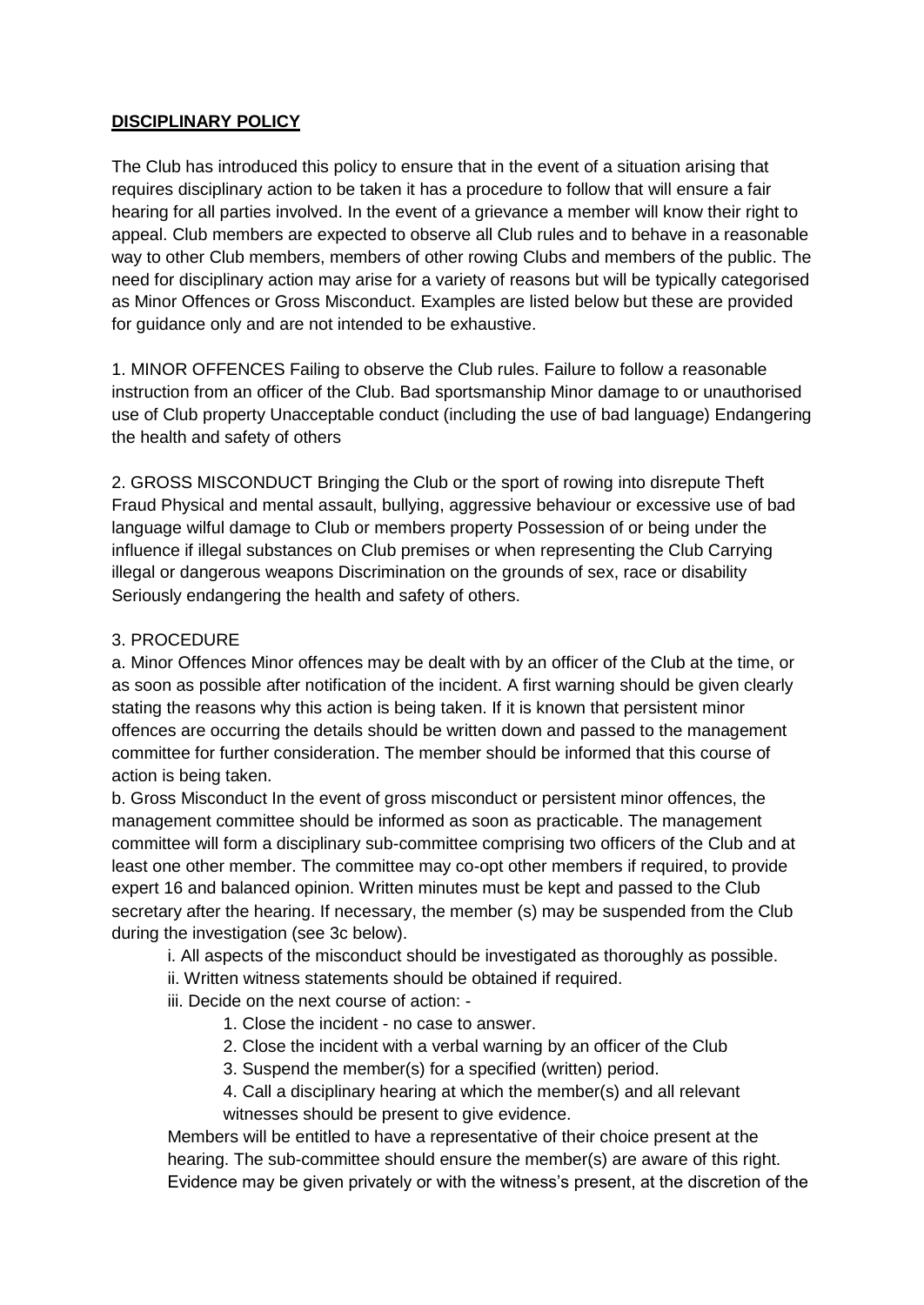disciplinary sub-committee, who should ensure fairness, impartiality, and safety for all those involved.

iv. After hearing the evidence the committee should, as soon as practicable, decide regarding the incident. This should take account of the severity of the incident, the availability of the relevant facts and any remorse shown.

1 Close the incident - no case to answer.

2. Close the incident with verbal warning by an officer of the Club.

3. Close the incident with a written warning explaining the reasons for this and warning the person(s) involved that further disciplinary action during the next 12 months may take this into account and lead to termination of membership.

4. Apply an appropriate punishment to the person(s) concerned (e.g. specified boat work, repair of damage caused, and ban from a specified number of Club events). Personal apologies should also be given by the member(s) to others involved, if appropriate.

5. Suspend the member for a specified period. This will include a written warning as described in 3 above.

6 Terminate the membership of the person(s) concerned. Written notice must be given to the member of this decision. All decisions of the disciplinary hearing and any appeals hearings will be binding on future management committees.

## 4. APPEALS

All member(s) subject to disciplinary proceedings will have the right to appeal. This right may be exercised by writing to the Club secretary who will call a full management committee meeting to hear the appeal. The rights of the member(s) at this appeal meeting are the same as stated above. The member(s) are entitled to a copy of the minutes of the disciplinary meeting.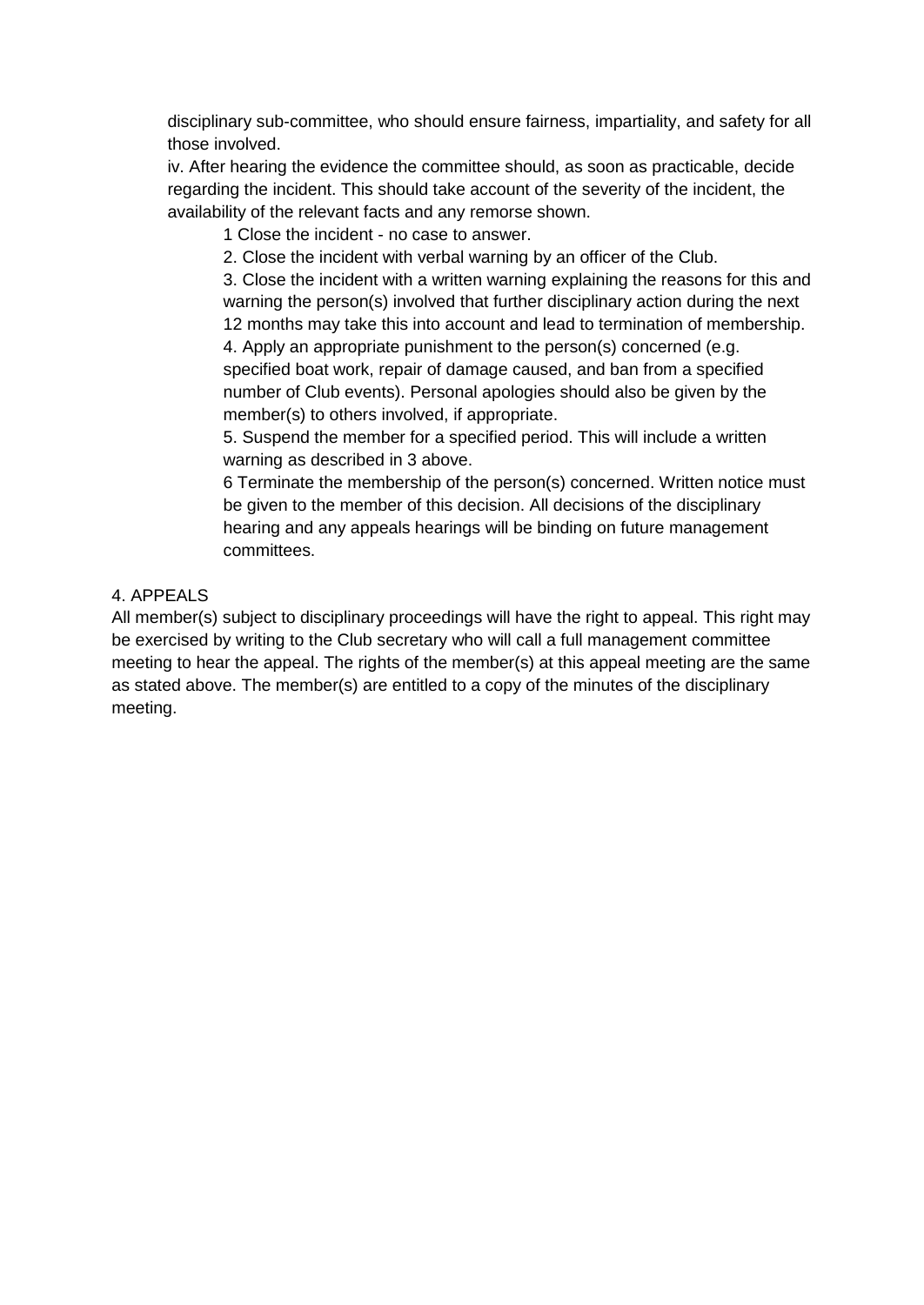## **GRIEVANCE PROCEDURE POLICY**

The primary purpose of this grievance procedure is to enable employees and members to air any concerns that they may have about practices, policies or treatment from other individuals in the club, and to produce a speedy resolution where genuine problems exist. It is designed to help all employee / members to take the appropriate action, when they are experiencing difficulties, in an atmosphere of trust and collaboration. Although it may not be possible to solve all problems to everyone's complete satisfaction, this policy forms an undertaking by the Club that it will deal objectively and constructively with all employee / member grievances. Anyone who decides to use the procedure may do so with the confidence that their problem will be dealt with fairly. This grievance procedure is not a substitute for good day-to-day communication in the Club, where we encourage employee / members to discuss and resolve daily issues in a supportive atmosphere. Many problems can be solved on an informal basis very satisfactorily if all employee / members are prepared to keep the channels of communication between themselves open and working well. This procedure is designed to deal with those issues that need to be approached on more formal terms so that every means to a satisfactory solution can be explored and any decisions reached are binding and long lasting. Procedure If an employee / member cannot settle their grievance informally, then they should raise it formally. This procedure has been drawn up to establish the appropriate steps to be followed when pursuing and dealing with a formal grievance.

Stage 1 In the event of an employee / member having a formal grievance relating to their employment / involvement they should, in the first instance, put their complaint in writing and address it to their manager or appropriate committee member. Where their grievance is against their manager or a committee member, then their complaint should be addressed to an alternative manager or committee member or to the club secretary. A manager or committee member (who may not be the person to whom their grievance was addressed) will then invite the employee / member to attend a grievance meeting to discuss their grievance and they have the right to be accompanied at this meeting by a colleague of their choice. Every effort will be made to arrange the grievance meeting at a time which is convenient for the employee / member and their colleague to attend. If this means that the meeting cannot be held within a reasonable period (usually within five working days of the original date set), we ask that the employee / member make arrangements with another colleague who is available to attend. Any employee / member who are chosen to accompany another in a grievance hearing should take all reasonable steps to attend the grievance meeting. Following the meeting, the Club will Endeavour to respond to the employee / member's grievance as soon as possible and, in any case, within five working days of the grievance meeting. If it is not possible to respond within this time, then the employee / member will be given an explanation for the delay and be told when a response can be 18 expected. The employee / member will be informed in writing of the Club's decision on the grievance and notified of their right to appeal against that decision if they are dissatisfied with it.

Stage 2 In the event that the employee / member feels that the grievance has not been satisfactorily resolved, then they may appeal in writing to an Officer of the Club within five working days of the grievance decision. On receipt of the appeal letter, an officer (who again may not be the person to whom the employee / member's appeal was addressed) shall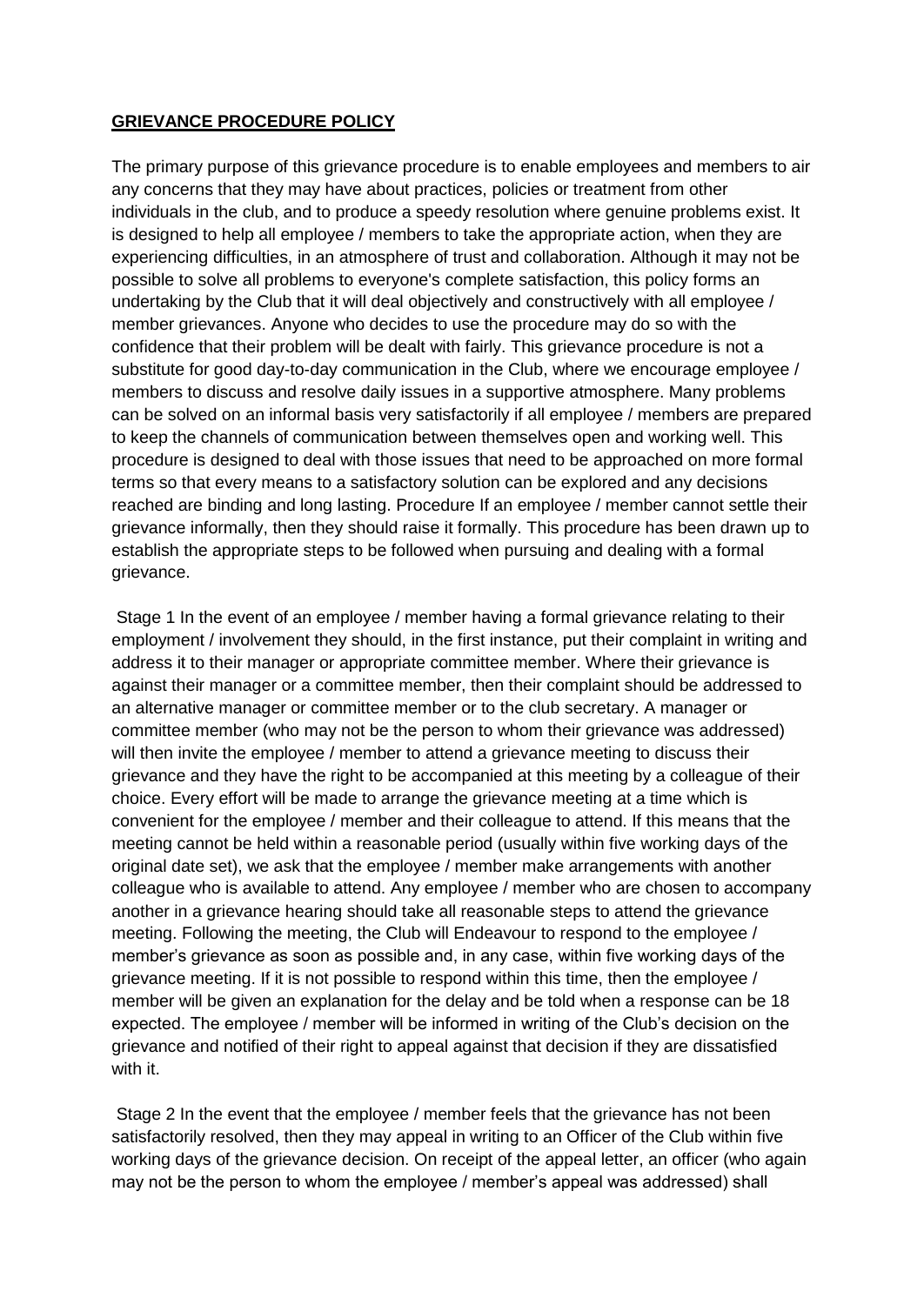make arrangements to hear their grievance at an appeal meeting and at this meeting the employee / member, may again, be accompanied by a colleague of their choice. All reasonable steps should be taken to attend the grievance appeal meeting. Following the meeting, the officer will endeavour to respond to the employee / member's grievance as soon as possible and, in any case, within five working days of the appeal hearing. If it is not possible to respond within this time, then the employee / member will be given an explanation for the delay and be told when a response can be expected. The employee / member will be informed in writing of the Club's decision on their grievance appeal. This is the final stage of the grievance procedure and the Club's decision shall be final. Former employee / members Grievances may also be raised by ex-employee / members after their employment / membership has ended. In this case, the grievance procedure set out above will continue to apply, unless both parties agree in writing that a modified form of grievance procedure will apply instead. However, if the former employee / member's complaint relates to their dissatisfaction with a dismissal decision, then they should not invoke the grievance procedure but should instead appeal against that decision in accordance with the appeal procedure within the Disciplinary Policy.

Chairman Signature………………………… Date…………………….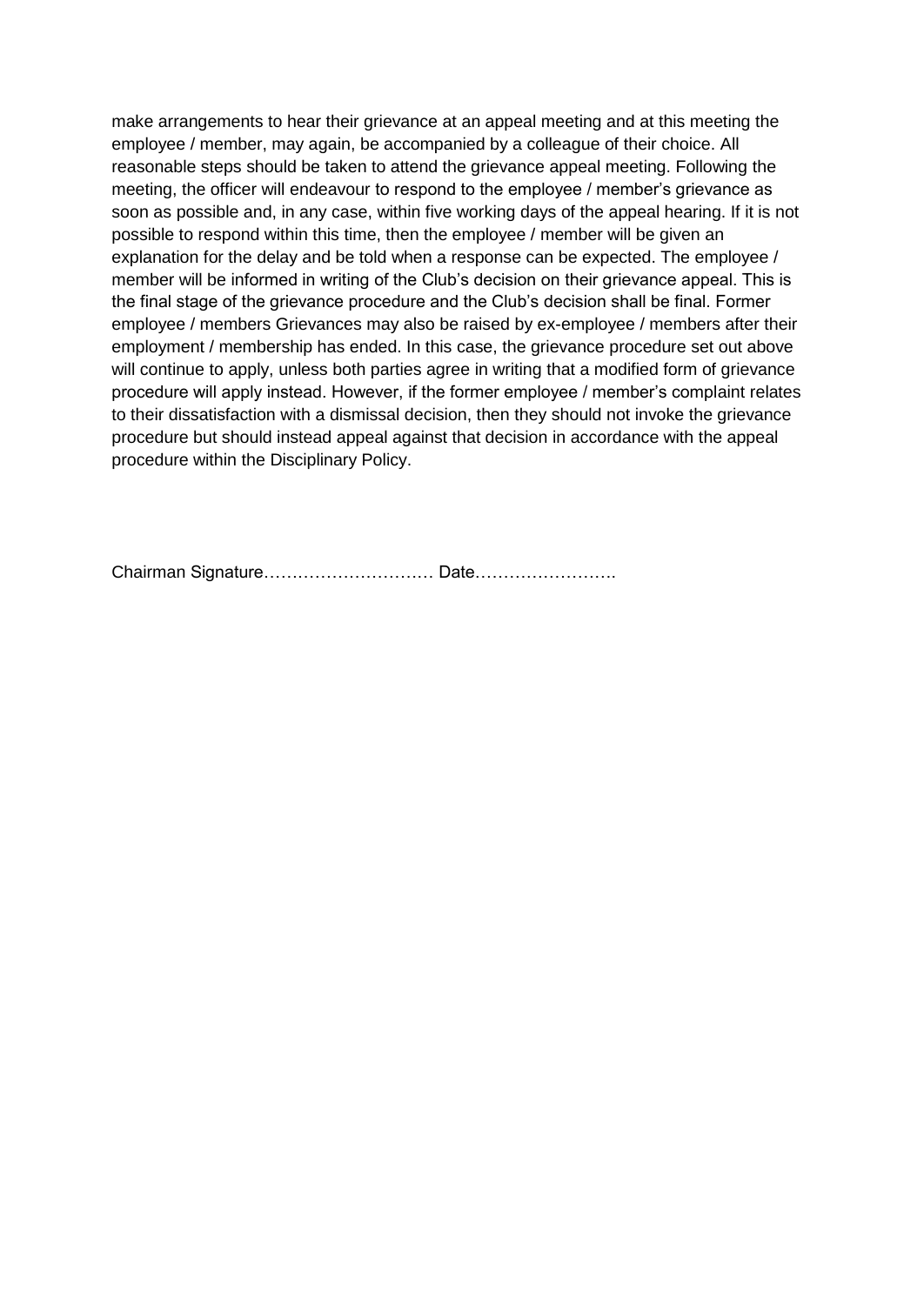### **Appendix 1. CRC SCULLING BOAT RACKING TERMS AND CONDITIONS**

#### **ALLOCATION**

- 1. The racking space shall remain the property of Christchurch Rowing Club (CRC)
- 2. Allocation of racking space shall be undertaken by the Rowing Committee of CRC under guidance from the Management Committee.
- 3. Allocation shall be for one year at a time coinciding with subscription year. An existing rack holder will not need to reapply for use of the rack for the following year.
- 4. All rack holders will be Full rowing members of CRC unless otherwise specifically agreed by the Rowing Committee.
- 5. CRC reserves the right to ask a member to remove their boat from any rack for whatever reason CRC thinks fit. The rack holder will be given one months' notice in writing and any appeal against this decision should be made through Rowing Committee during this time. If the boat has not been removed by the owner within this timescale and no valid appeal is progressing, the Rowing Committee shall arrange for the boat to be removed and stored safely elsewhere.
- 6. If necessary, Rowing Committee will maintain a list of members wishing to take over a rack when one becomes available on a first come first served **basis. Should** a member lose their rack through (5) above or (10) below they can apply to the Rowing Committee to be placed on the waiting list behind any other members already waiting.

### **RACKING FEES;**

- 7. Racking fee shall be individual to the member and not relate to any specific boat.
- 8. Racking fee shall be determined each year by the Management Committee and advised at the same time as forthcoming membership fees.
- 9. Racking fee shall be payable on first October covering the following year or part thereof, although monthly payment by standing order may be made at the discretion of the. Management Committee
- 10. If the fee remains outstanding after one month the membership secretary will send one reminder only.
- 11. If the racking fee has not been paid after one further month (i.e. 1 st December) the boat may be removed from the rack as (5) above, the reminder acting as one month notice.
- 12. Rowing Committee may recommend to Management Committee that some proportion of the racking fee paid by the member be rebated each year, if that member provides services to the club, over and above normal rowing membership (e.g. Rowing Management Committee membership, regular coaching, regular coxing, although this list is not exhaustive).
- 13. If a member sells his boat to another CRC member, who then wishes to retain the racking space, he may do so subject to approval by the Rowing Committee which would not normally be refused notwithstanding that there may already be a waiting list.
- 14. The member must maintain adequate Third Party Liability insurance and it is recommended that they also have their own boat insurance. (They are NOT covered by CRC club insurance.)